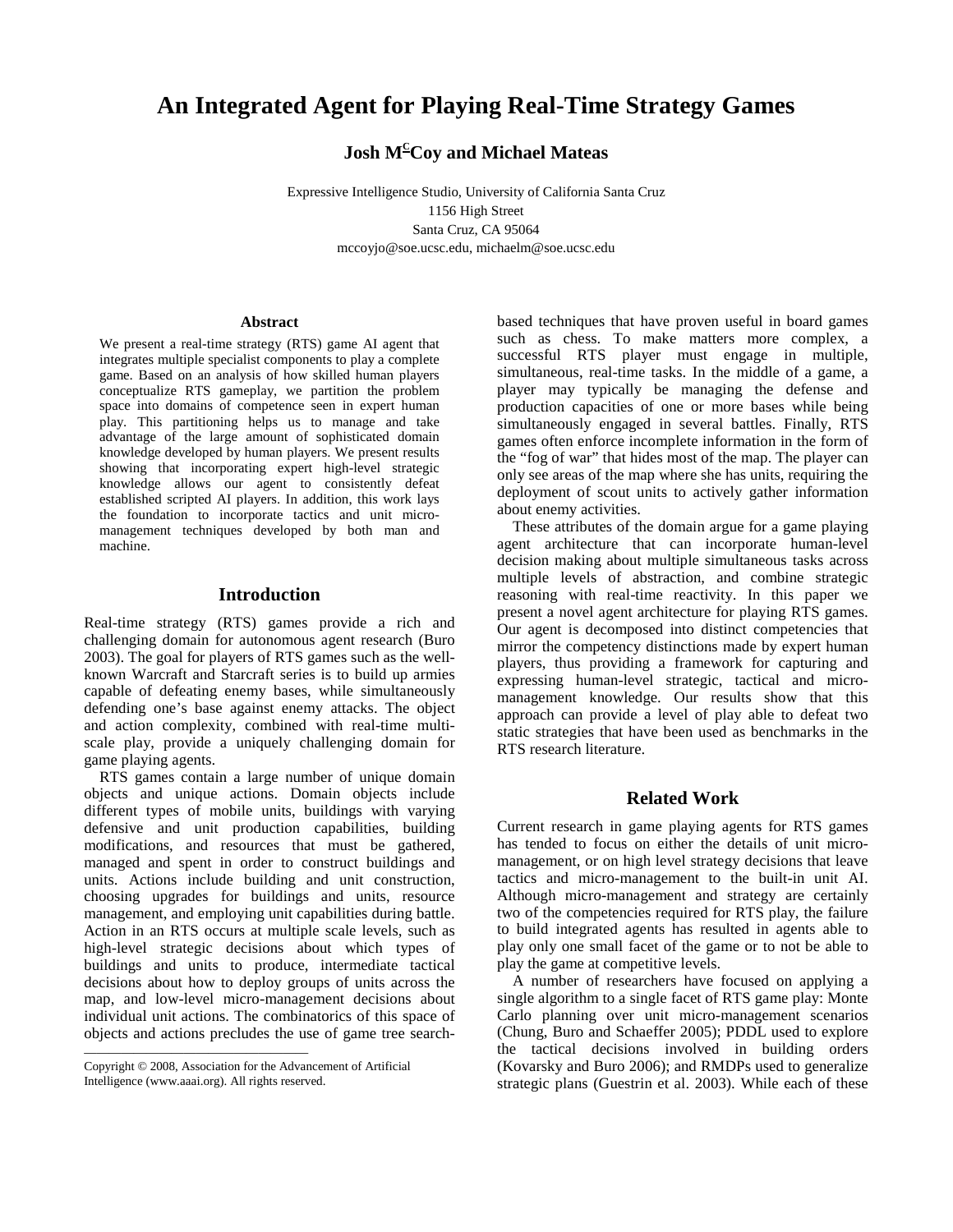systems provides local improvements, none are integrated, comprehensive agents capable of competently playing a full game.

 Evolutionary learning on tactical decisions using dynamic scripting (Ponsen et al. 2006), and case-based reasoning over human player traces (Ontañón et al. 2007) both take the next step by being capable of playing entire games. However, they each use a single component to do strategic, and limited tactical, reasoning. Unit micromanagement is relegated to the simple-minded unit behaviors in the game engine. Additionally, while the casebased agent uses traces of human play to build a case library, the human players employed are weak compared to professional RTS players. Our agent uses expert knowledge gathered from professional players.

 The SORTS agent is capable of playing an entire standard RTS game, including the use of high level strategy (Wintermute, Xu and Laird 2007). SORTS includes algorithms based on human perception to form unit groups and to focus attention. Unit micro-management is handled in the middleware with the use of finite state machines (FSMs). To enable a larger degree of tactical coordination between units, the FSMs that handles military and resource gathering units are managed by global coordinators. These coordinators employ simple learning to enhance the efficiency of the agent. High level strategic reasoning takes place in the Soar portion of the SORTS agent. While SORTS is an impressive system capable of playing complete games, and integrating multiple modules, improvements can still be made. Our agent adds the use of a reactive planning language capable of more tightly coordinating asynchronous unit actions in unit micromanagement tasks, decomposes the agent into more distinct modules (domains of competence) and includes more expert human knowledge.

 As we describe in this paper, strategic reasoning is fundamental to any agent whose goal is to competitively play RTS games. Furthermore, we show that there is a wealth of expert RTS knowledge that has yet to be leveraged in RTS AI research.

## **Expert RTS Play**

Expert RTS play is as deeply skillful as expert chess play. Expert players and RTS communities have developed standard strategies, micro-management and tactical techniques. As in chess, part of expert play involves selecting techniques at multiple levels of abstraction in response to recognized opponent strategies, tactics and micro-management, and improvising within these techniques. But, as described in the introduction, the complexity of an RTS game (number of domain objects, parallel, asynchronous action, etc.) far exceeds chess. Even the physical skill involved in RTS play is daunting; expert human players routinely exceed 300 actions (distinct interface manipulations) per minute. The best players make handsome livings as full-time professionals in RTS leagues. In developing our integrated RTS player, we mined information available on expert techniques and rules of thumb (e.g. http://www.battle.net/war3/), as well as expert commentary on championship games (e.g. http://www.youtube.com/watch?v=IcPxu1RkeRU), and used this to determine the required competencies of our agent.

 General rules of thumb have been distilled by the expert player community. Getting "behind on economy" almost guarantees a loss at expert levels. Like any rule of thumb, there are specific situations and strategies in which the rule is violated. For example, the "Probe Stop" involves halting economic expansion in favor of putting all available income into military production, causing a temporary spike in military strength. Managing the economy (collection and consumption of resources) in order to maximize massproduction of military and production units is a major subtask of expert play.

 Human-developed unit micro-management techniques contain a subgroup that is applicable to nearly all RTS games. One of the basic micro-management techniques is dancing. Dancing is a specific use of ranged units in which a group of units attacks simultaneously, then "dances" back during their "cooldown", the unit's recovery period between attacks. This allows the ranged units to be as far away from the opposing units as possible during their cooldown period, without sacrificing offensive position.

 Techniques such as dancing are called micromanagement because they involve controlling the detailed movements of individual units. In the absence of micromanagement, units respond to high-level directives (such as attack) using very simple built-in behaviors. Micromanagement involves real-time decision-making on the part of the player and is another major subtask of the RTS player.

 Tactics entails unit deployment and grouping decisions. Unlike micro-management, tactics involves coordinating groups of units to perform specific tasks. One tactic, commonly seen in the early game of Warcraft III (http://www.battle.net/war3/), involves coordinating units to block an enemy retreat, often using area effect attacks or blocking terrain bottlenecks with units. Tactical decision making, including a knowledge of common tactics and counter-tactics, is a significant subtask for the expert RTS player.

 In RTS games, the map is only visible in a limited radius around friendly units. This requires active reconnaissance to gather information about the location and activities of enemy units. A common reconnaissance method early in the game is to send a worker around the map to find the enemy base. Base reconnaissance reveals the progress and nature of the economic build-up (revealing information about which strategies the enemy is likely following) and the physical layout of the base (e.g. is the base highly fortified against ground attacks). Reconnaissance is thus a significant subtask for the expert RTS player.

 Finally, expert players develop and deploy high-level strategies. Strategies coordinate the style of economic buildup, the base layout, and the offensive and defensive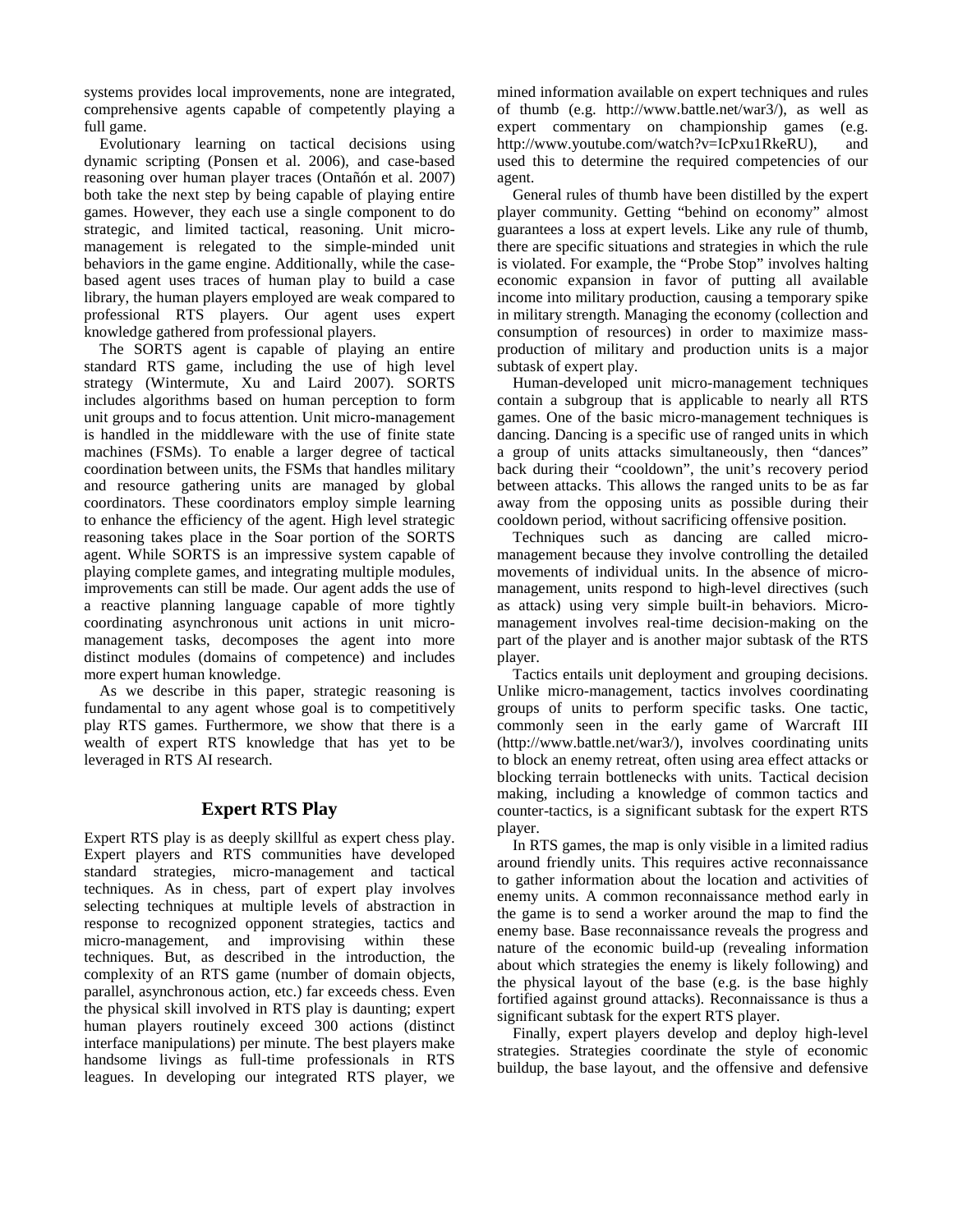

*Figure 1 - This graph shows a small sample of the dependencies managers have on one another. The blue boxes are managers with abbreviated names (TM is tactics manager, RM is recon manager, etc). At the bottom of the graph are game entities found in Wargus.*

style. The knight's rush is a strategy found in Warcraft II. The knight is a heavy melee unit available in the middle of the technology tree (the tree of dependencies between different unit and building types). In general RTS terms, a knight's rush is a heavy attack with units in the middle of the tech tree as soon as they are available. With this strategy, the economy is expanded as much as possible while researching the technology and constructing the buildings necessary for knights, with little to no resource spent on defensive units. This strategy leaves a player vulnerable until the ability to create knights is obtained, as early defense is traded for later offensive power.

 Human experts decide on a high-level strategy very quickly at the beginning of the game, based on information such as the map size and number of opponents. This initial strategy selection determines the initial production order of buildings and units. For example, a small map favors a push for early military units, as attacks come earlier in the game. However, players must often switch strategy based on information gained through reconnaissance. Strategy determination, execution and switching is the last major subtask of the expert RTS player. The subtasks identified in our analysis of human expert play inform the managers of our integrated RTS agent.

### **Framework**

The software framework of our agent consists of the ABL reactive planning language connected to the Wargus RTS engine.

## **ABL**

ABL (A Behavior Language) is a reactive planning language similar in flavor to belief-desire-intention architectures such as PRS (Georgeff and Lansky 1987), though an ABL program does not require a commitment to a formal domain model. ABL serves as the glue for our integrated agent. Different distinct competencies in our agent, which can make use of distinct problem solving techniques, communicate with each other through ABL's working memory, and through ABL's dynamic subgoaling mechanism.

 ABL, based on the Oz project believable agent language Hap (Bates, Loyall and Reilly 1992), adds significant features to the original Hap semantics, including first-class support for metabehaviors (behaviors that manipulate the runtime state of other behaviors) and for joint intentions across teams of multiple agents (Mateas and Stern 2002).

 Although ABL was originally designed to support the creation of autonomous believable characters, it has many features that work well in the space of RTS AI. Playing an RTS game requires the player to pay attention to many facets of the game simultaneously, reacting quickly and appropriately at multiple levels of abstraction including strategy, tactics and unit

micro-management. Good RTS play requires a combination of deliberative, planful activity and real-time responsiveness to changing game conditions. ABL was precisely designed to combine reactive, parallel goal pursuit with long-term planfulness.

#### **Wargus**

Wargus is a clone of the game Warcraft II and its expansion, Tides of Darkness, both of which were developed by Blizzard Entertainment™. This clone is rendered in the open source RTS game engine Stratagus (Ponsen et al. 2005). The open source nature of Wargus allows integration with ABL and access to any part of the game state that Wargus itself has access to.

 Another beneficial quality of Wargus is that it has an external AI scripting language, based on Lua, through which new agents can be added and existing agents can be modified. This scripting capability affords the creation and importing of a range of AI scripts with which to test our agent.

## **Agent Architecture**

Our agent is composed of distinct managers, each of which is responsible for performing one or more of the major subtasks identified in our analysis of human expert play. As seen in Figure 1, the agent consists of income, production, tactics, recon, and strategy managers.

 The first competency we have focused on is strategy, as strategic competence is required to play a complete game. Several of the other managers have been implemented with just enough functionality to provide an interface to the rest of the managers comprising the agent. By factoring our agent based on the study of expert play, we are able to easily modify individual managers and study the effect of increased or decreased competence of a specific manager on the overall strength of the agent.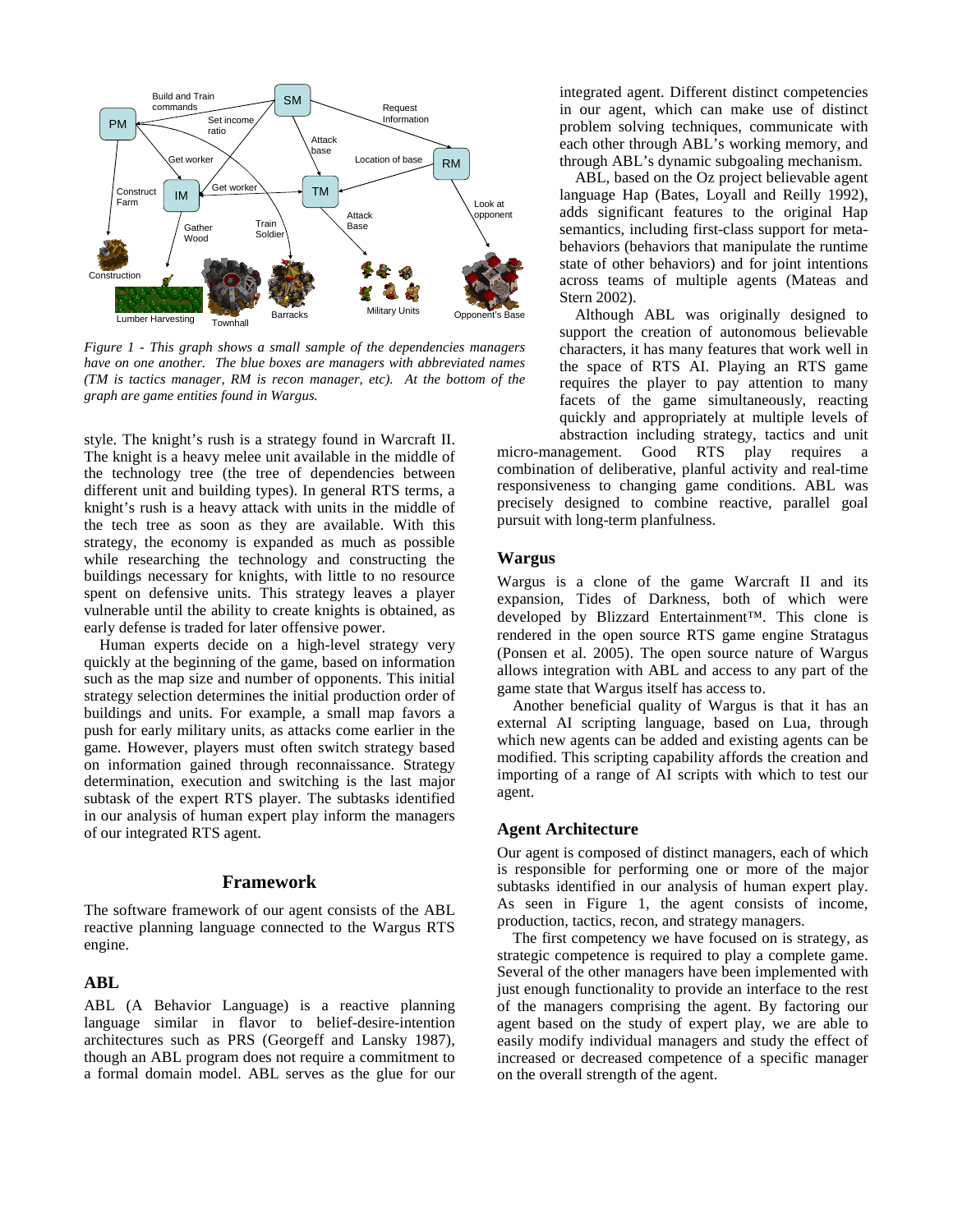**Strategy Manager.** The strategy manager is responsible for high level strategic decisions. The manager is composed of modules, which consist of behaviors implementing rules and associated ABL working memory elements.

 The first task the strategy manager performs is to determine the proper initial order in which to construct buildings and units (the first 30 to 90 seconds of game play). The InitialStrategy module utilizes the recon manager to determine the distance between the agent's and opponent's starting locations on the game map, using thresholds to determine if the distance is small, medium, or large. Currently we use manually determined thresholds to make this determination, though there is certainly an opportunity for adaptation here. For small distances, the initial strategy involves constructing barracks and military units before the construction of a second farm (to support more workers); this allows the agent to defend against early attacks, as well as potentially perform an early attack, at the cost of an economy that grows slightly more slowly at the beginning. For medium distances, the initial strategy maximizes economic production; for separated enemies, there is time to build a robust economy and a significant military force before engaging in battles. This involves creating new workers without pause during the early game, and setting the default unit creation mix in the production manager to one worker to one soldier (the production manager will start creating soldiers when the preconditions for soldier creation, namely the construction of a barracks, have been fulfilled). Currently, for large distances, InitialStrategy performs the same behavior as for medium distances. This distinction between large and medium distances will be useful when the recon manager is sophisticated enough to determine suitable locations for the construction of additional bases; for small and medium distances, base attacks generally occur before there is time to build additional bases.

 The next module, TierStrategy, is the highest priority recurring task in the strategy manager. "Tier" refers to the technology level achieved by the agent during economic production; different types of units become available as new building types are constructed (there are precondition relationships between building types that force a player to build up through the tiers). At each of the three tiers in Wargus, TierStrategy responsibilities include maintaining a unit control cap with regards to production capacity (i.e. construct the correct amount of farms), building a military/economic force superior to that of the opponent, and attacking when the agent has a military unit advantage. Our agent currently has a large amount of knowledge for tier one strategy, a small amount for tier two, and no knowledge for tier three. In future work, we will be expanding strategic competence for tier three, though there are no existing strong AI players we can test against for tier three.

 TierStrategy starts making decisions after the initial building order controlled by InitialStrategy is complete. A primary responsibility for TierStrategy is determining

which buildings and units are to be produced at any point in the game past the initial build order. For tier one, the agent grows economic and military unit production capacity as quickly as possible. To this end, the module continuously trains workers until the agent controls at least ten (unless InitialStrategy has primed the production manager to produce soldiers early, in which case soldier production is mixed in with worker production).

 After the initial economic buildup, TierStrategy begins production of military capacity. Two barracks and a blacksmith are built sequentially after eight workers are available. After the first barracks has finished, the agent trains one soldier at the barracks for every new worker created. After all military production buildings are finished, the agent builds two soldiers for every worker. During all of this, TierStrategy monitors how many units can be supported given the current number of farms, ordering the construction of new farms to support increasing unit numbers.

 At any time during tier one, three variations of the human developed "probe stop" strategy (in which all production shifts to military units) can occur. After twenty workers are created, the agent has enough income to continuously build grunts from both barracks while upgrading their offensive and defensive capacity via the blacksmith. At this point, only upgrades, soldiers, and farms to support new soldiers are created. Additionally, if the opponent has a lead of more than three military units, a probe stop is performed. When the agent has a deficit of more than two workers, the agent performs a reverse probe stop; all military production is halted in favor of ramping up resource gathering and production capacity.

 As the game balance of Wargus is skewed toward heavy melee units, the tier two production strategy is to simply build a stables (the building which enables the construction of knights) and produce as many knights as possible.

 TierStrategy is also responsible for determining when to attack, given the number of military units controlled by the agent vs. the opponent. This decision is currently made via empirically determined static thresholds: a 3 unit advantage in favor of the agent for tier one, 5 for tier two, and 8 for tier three.

**Income Manager.** The income manager is responsible for the details of controlling workers who gather resources, releasing workers for construction and repair tasks, and maintaining a gold to wood income ratio set by the strategy manager.

 The first action performed by the income manager is to set the gold to wood income ratio given by the strategy manager. After the ratio is set, the manager is given workers, who have no assigned task, from the production manager. The newly assigned workers are placed in a resource list with regards to keeping the actual gold to wood income ratio closest to that set by the strategy manager.

 The final responsibilities are to release workers for construction tasks (requested by the production manager) and repair tasks (by either the production or tactics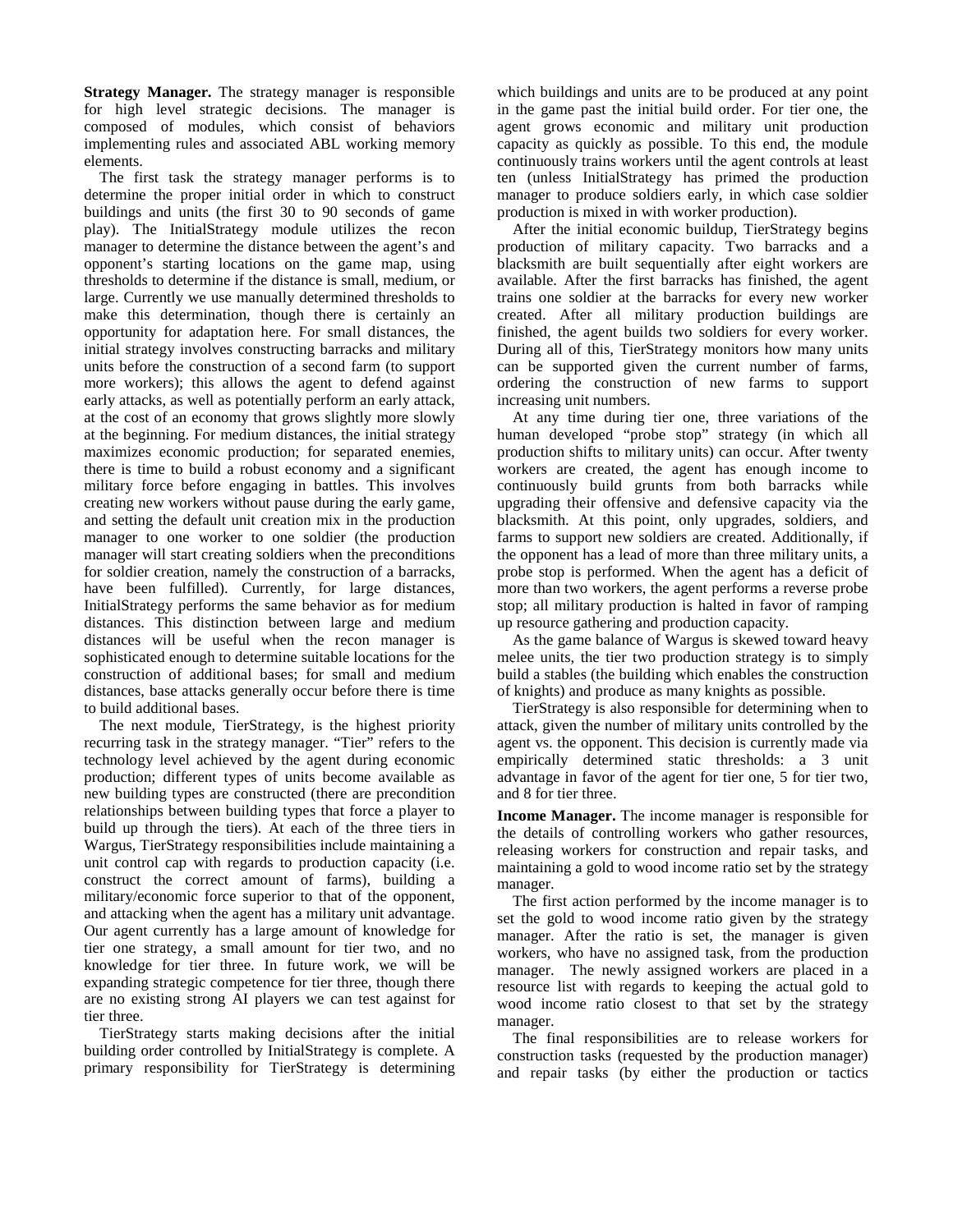manager) and to put workers on the appropriate resource task if the strategy manager changes the income ratio.

**Production Manager.** The production manager is responsible for constructing units and buildings. At the heart of the production manager are modules that service three priority queues: a unit production queue, a building production queue, and a queue for repeated cycles of unit training and building construction.

 Unit production pursues the training of the highest priority unit in the unit queue, ensuring that there are sufficient resources, and that the appropriate production building is free (e.g. barracks for training soldiers). Building production pursues the construction of the highest priority building, appropriately locking construction resources. This is necessary because simulation time passes between when the decision is made to build and a worker reaches the building location; without locking, resources would be spent elsewhere during this delay, causing the construction to fail.

**Tactics Manager.** The tactics manager takes care of unit tasks pertaining to multi-unit military conflicts. The tactics manager has three modules. The first assigns all military units to a unit group. The tactics manager provides an interface for high level control of the military unit group for use by the strategy manager. All basic military unit commands (attack, move, patrol, stand ground, etc) are made available to the strategy manager. More abstract commands, like attacking the opponent's base, are also made available. Keeping the military unit group on task is the responsibility of the second module. The final module removes slain units from the military unit group.

**Recon Manager.** As one of the managers that has just enough functionality to properly interface with the other managers, the recon manager uses aggregate unit information (number of military and worker units per player) and perfect information. The tactical and strategy managers request aggregate information from the recon manager. All academic and commercial RTS AIs currently make use of perfect information. As we develop the recon manager, we will remove the assumption of perfect information so that the recon manager must manage units in reconnaissance tasks.

# **Manager Interdependence**

In this section we describe the relationship between the managers, and how the individual manager competencies are integrated to play a complete game. We demonstrate this through thought experiments where we examine the effects of removing individual managers.

 If the income manager was removed, the agent would have no income and the production manager would be limited to using only the initial set of resources. Furthermore, there would be no method for the production manager to acquire a worker for construction or repair tasks. Under the default Wargus starting conditions, the agent would only be able to build four workers (which would sit idly by the town hall) and do nothing else.

 If the production manager was removed, the agent would have no facilities to produce new units or buildings. This would result in the agent only being able to use the initial worker to either gather gold or lumber for the length of the game.

 By removing the recon manager, the agent would have no way to sense its opponents or its own units, resources, and buildings, as well as have no knowledge of the map. The agent would not be able to perform any game actions.

 With no tactics manager, the agent would not be able to coordinate multiple units for attack or defense. All economic and production tasks would proceed normally, but the agent could never attack; it would keep all units at its starting location, and engage in uncoordinated defensive battles when opponents attack (using the Wargus built-in default defense behaviors) until it is defeated. The best outcome one could hope for is a draw, brought on by the opponent running out of resources.

 The removal of the strategy manager would result in agent capabilities similar to the removal of the production manager. Due to the strategy manager making all of the production and attack requests, the only actions the agent could perform would be the initial worker being told to gather resources by the income manager. The tactics manager could be used without the strategy manager to manage individual battles, but only given that initial battle conditions are set at the start of the simulation.

# **Results**

The above section describes how the discrete competencies of the agent integrate to support the ability to play a complete RTS game. In this section we provide empirical results that the integrated agent performs well against two benchmark scripted AI opponents: the soldier's rush, and the knight's rush. Our agent outperforms the best reported results against these scripts. A soldier's rush involves staying at technology tier one, building a large collection of soldiers (weakest melee unit) and rushing the enemy base, presumably before they have had time to build a significant defensive force. The knight's rush involves building to technology tier two, building a number of knights, and attacking the enemy. Each script was tested on two maps. The first map was of a medium size (96 by 96 tiles) while the other was of a large size (128 by 128 tiles). Both maps had clear land routes between our agent's base and that of the scripted opponent. Each map and opponent combination was played 15 times.

 As seen in Table 1, our agent bests the soldiers' rush most of the time on both maps. From analysis of the games, the lower win rate on the medium map was due to having less time to prepare for the early and vicious attack characteristic of the soldier's rush. The large map afforded the agent more time to build military capacity which resulted in better defense from the rush.